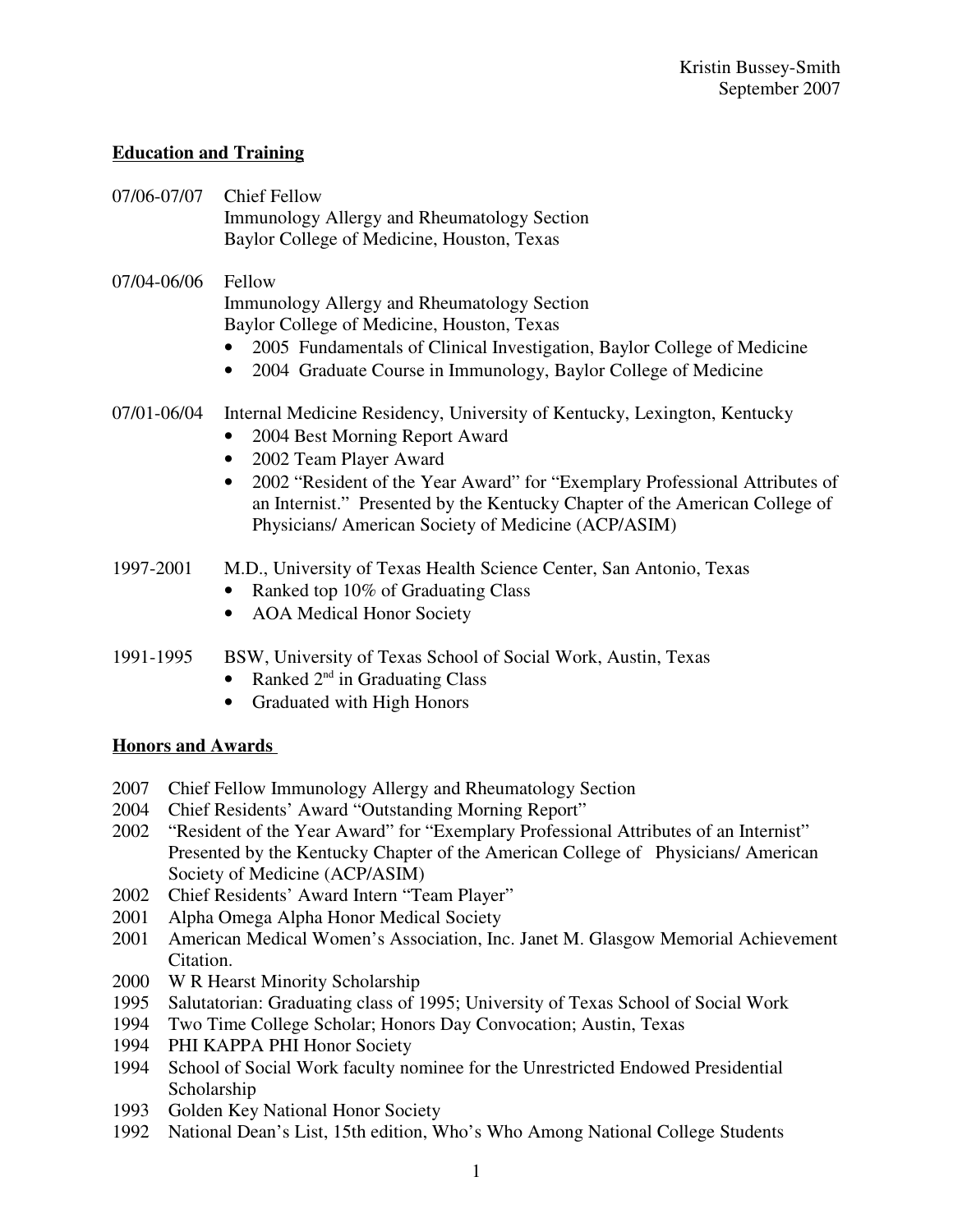# **Work Experience**

- 1996-97 Health Program Supervisor Project SAVE and Interim Executive Director Community Clinic, Inc., San Antonio, Texas
- 1994.95 Social Work Intern, Family Support Program, Austin, Texas

# **National Scientific Participation and Grant Awards**

| 2007 | FIT Travel Grant Award Recipient and Poster Presentation, Annual Meeting of |
|------|-----------------------------------------------------------------------------|
|      | the American Academy of Allergy, Asthma, and Immunology, San Diego, CA      |
| 2006 | FIT Travel Grant Award Recipient and Poster Presentation, Annual Meeting of |
|      | the American College of Allergy, Asthma and Immunology, Philadelphia, PA    |
| 2006 | Chrysalis Mentor and FIT Travel Award recipient, Annual Meeting of the      |
|      | American Academy of Allergy Asthma and Immunology, Miami, FL                |
| 2005 | Chrysalis Mentor and FIT Travel Award recipient, Annual Meeting of the      |
|      | American Academy of Allergy Asthma and Immunology, San Antonio, TX          |
| 2005 | Annenberg Center for Health Sciences Rheumatology Fellows Connect Program,  |
|      | Palm Springs, CA                                                            |
| 2004 | American College of Rheumatology Annual Scientific Meeting, San Antonio, TX |

### **Presentations and Teaching**

| 2007 Baylor Internal Medicine Resident Noon Conference Series |
|---------------------------------------------------------------|
| Anklyosing Spondylitis and Related Disorders                  |

- 2007 Baylor Internal Medicine Resident Lecture Series *Allergy and Immunology Pearls for the Internal Medicine Resident*
- 2007 AAAAI Abstract Poster Presentation *A Systematic Review of Randomized Control Trials Evaluating the Effectiveness of Computerized Asthma Patient Education Programs*
- 2006 ACAAI Abstract Poster Presentation *Systemic Lupus Erythematosus Presenting as Intestinal Pseudo-obstruction*
- 2006 Baylor Rheumatology Fellows Conference Series *Immunology Board Review Series Preparation*
- 2006 Baylor Allergy & Immunology Fellows Conference Series *Asthma Practice Parameters*
- 2006 Baylor Department of Medicine Annual Housestaff Research Symposium *Lupus Erythematosus Presenting as Intestinal Pseudo-obstruction*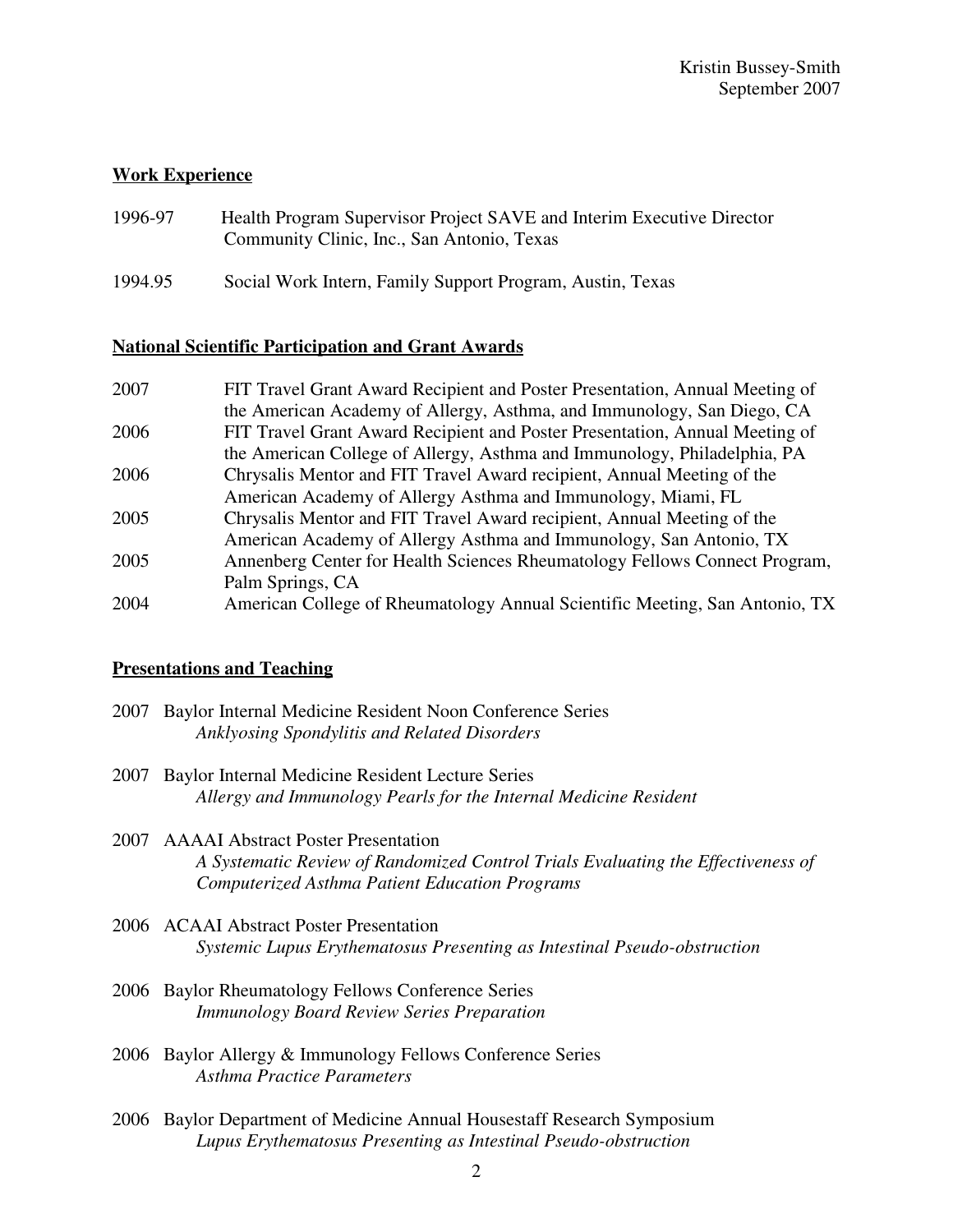2005 Baylor Allergy & Immunology Fellows Conference Series *Rhesus Isoimmunization, Hemolytic Disease of the Newborn and Use of Anti-Rh(D) Immunoglobulin Bruton's X-linked Agammaglobulinemia Insulin Allergy Mastocytosis Breast Milk, Health, and Atopy*

2005 Texas Medical Center Rheumatology Grand Rounds *Lupus Erythematosus Presenting as Intestinal Pseudo-obstruction*

2004 Baylor Allergy & Immunology Fellows Conference Series: *Asthma Sinusitis Hymenoptera Hypersensitivity*

2004, 2005 & 2006 Rheumatic Disease Lab Practical for Baylor Medical Students

### **Research**

#### **Abstracts**

Bussey-Smith, KL, DM Marcus. Systemic Lupus Erythematosus Presenting as Intestinal Pseudoobstruction. Ann Allergy Asthma Immunol. 2007 Jan; 98(1):Supplement 1:A35

Bussey-Smith, KL, RD Rossen. A Systematic Review of Randomized Control Trials Evaluating the Effectiveness of Interactive Computerized Asthma Patient Education Programs. J Allergy Clin Immunol. 2007 Jan; 119(1):S208.

#### **Manuscripts:**

Bussey-Smith, K., RD Rossen; *A Systematic Review of Randomized Control Trials Evaluating the Effectiveness of Interactive Computerized Asthma Patient Education Programs.* Ann Allergy Asthma Immunology. 2007;98:507-516.

#### **Volunteer Service**

- 2000 Planned Parenthood, San Antonio, Texas
- 1995 University of Texas Health Science Center, San Antonio, Texas
- 1995 John Peter Smith Hospital, Fort Worth, Texas
- 1993 University Hospital Emergency Department, San Antonio, Texas
- 1992 Battered Women's Center, Austin, Texas
- 1991 Austin State Hospital, Austin, Texas